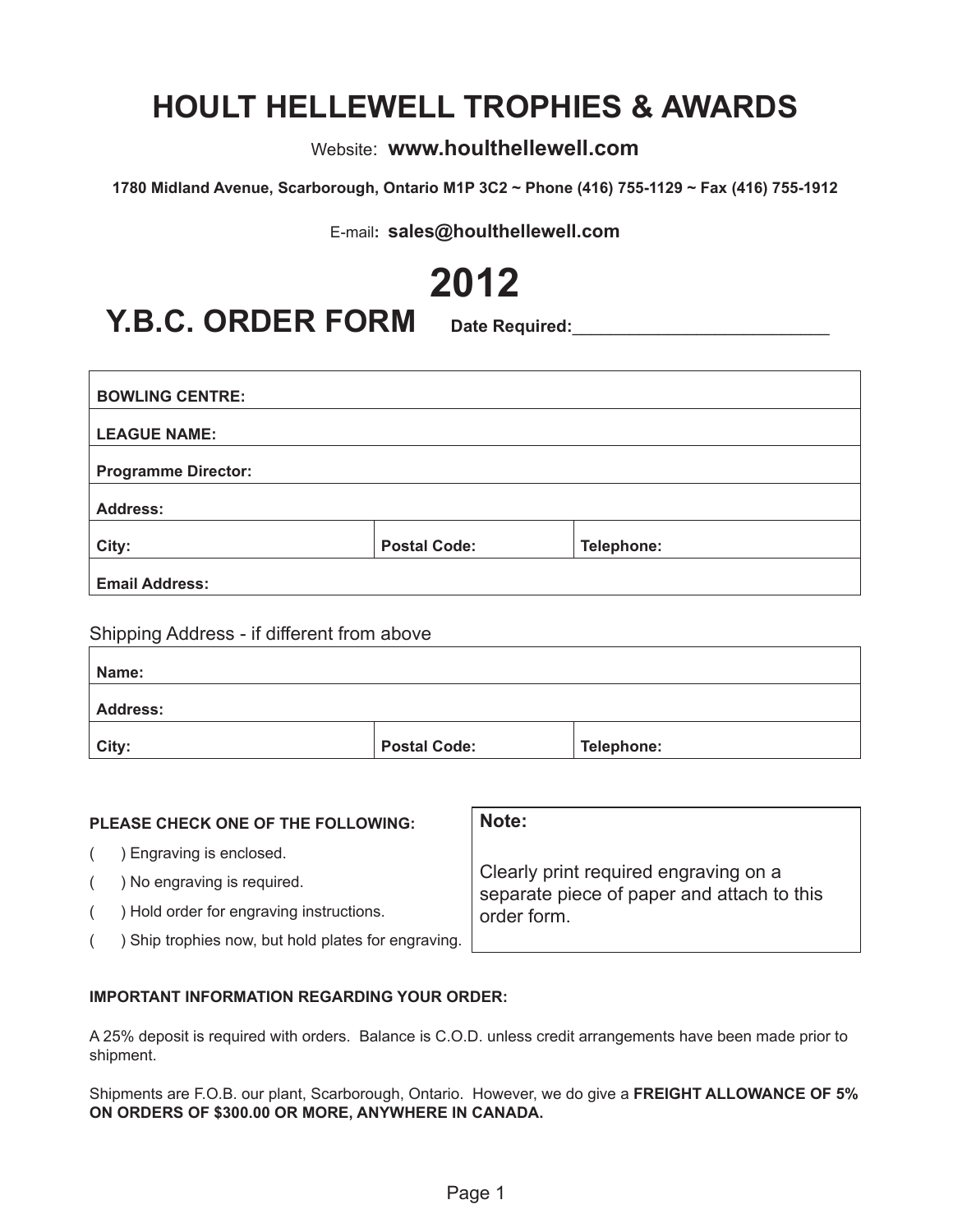### **GOLD MEDALS WITH YBC LOGO AND NECK RIBBON**

| MEDAL<br><b>NUMBER</b> | <b>DESCRIPTION</b>          | <b>UNIT</b><br><b>PRICE</b> | <b>QUANTITY</b> | <b>TOTAL</b> |
|------------------------|-----------------------------|-----------------------------|-----------------|--------------|
| YBC - M4               | 2 1/2" Medal with 2" insert | \$4.50                      |                 |              |
| $YBC - M10$            | 1 5/8" Medal with 1" insert | \$3.50                      |                 |              |
| YBC - M16              | 1 5/8" Medal with 1" insert | \$3.50                      |                 |              |
| YBC - M36              | 2 3/4" Medal with 2" insert | \$4.50                      |                 |              |

### **SUBTOTAL THIS SECTION \$**

### **To help process your order please remember to indicate which neck ribbon to include:**

Red and White  $\vert$  Green and White  $\vert$  Blue and White  $\vert$  Red, Blue & White

### **Y.B.C. PINS**

| <b>PIN NUMBER</b> | <b>DESCRIPTION</b>         | <b>UNIT</b><br><b>PRICE</b> | <b>QUANTITY</b> | <b>TOTAL</b> |
|-------------------|----------------------------|-----------------------------|-----------------|--------------|
| 2221              | I'm A Bowling Nut - Male   | \$2.25                      |                 |              |
| 2223              | I'm A Bowling Nut - Female | \$2.25                      |                 |              |
| 2281              | Smurf Bowler               | \$2.25                      |                 |              |
| 2282              | Snoopy Bowler              | \$2.25                      |                 |              |
| 2283              | I Love Bowling             | \$2.25                      |                 |              |
| 2316              | Born to Bowl               | \$2.25                      |                 |              |
| 2318              | <b>Tweety Bird Bowler</b>  | \$2.25                      |                 |              |
| 2320              | Daffy Duck Bowler          | \$2.25                      |                 |              |
| 2324              | <b>Pink Panther Bowler</b> | \$2.25                      |                 |              |
| 2336              | <b>Barney Bowler</b>       | \$2.25                      |                 |              |
| 2337              | <b>Dalmation Bowler</b>    | \$2.25                      |                 |              |

| 1835           | Collector's Spoon with Logo | \$0.95 |  |
|----------------|-----------------------------|--------|--|
| <b>YBC 201</b> | Our YBC Team is #1          | \$0.95 |  |
| <b>YBC 203</b> | <b>Bowlasaurus</b>          | \$0.95 |  |
|                |                             |        |  |

**SUBTOTAL THIS SECTION \$**

#### **Y.B.C. SERVICE PINS**

| <b>PIN NUMBER</b>       | <b>DESCRIPTION</b>                                   | <b>UNIT</b><br><b>PRICE</b> | <b>QUANTITY</b> | <b>TOTAL</b> |  |  |  |
|-------------------------|------------------------------------------------------|-----------------------------|-----------------|--------------|--|--|--|
| <b>YBC 405</b>          | 5 Year Pin                                           | \$2.25                      |                 |              |  |  |  |
| <b>YBC 410</b>          | 10 Year Pin                                          | \$2.25                      |                 |              |  |  |  |
| <b>YBC 415</b>          | 15 Year Pin                                          | \$2.25                      |                 |              |  |  |  |
| <b>YBC 420</b>          | 20 Year Pin                                          | \$2.25                      |                 |              |  |  |  |
| <b>YBC 425</b>          | 25 Year Pin (Silvertone in Krystal presentation box) | \$4.25                      |                 |              |  |  |  |
| CUDTOTAL TUIC CECTION & |                                                      |                             |                 |              |  |  |  |

**SUBTOTAL THIS SECTION \$**

**TOTAL THIS PAGE \$**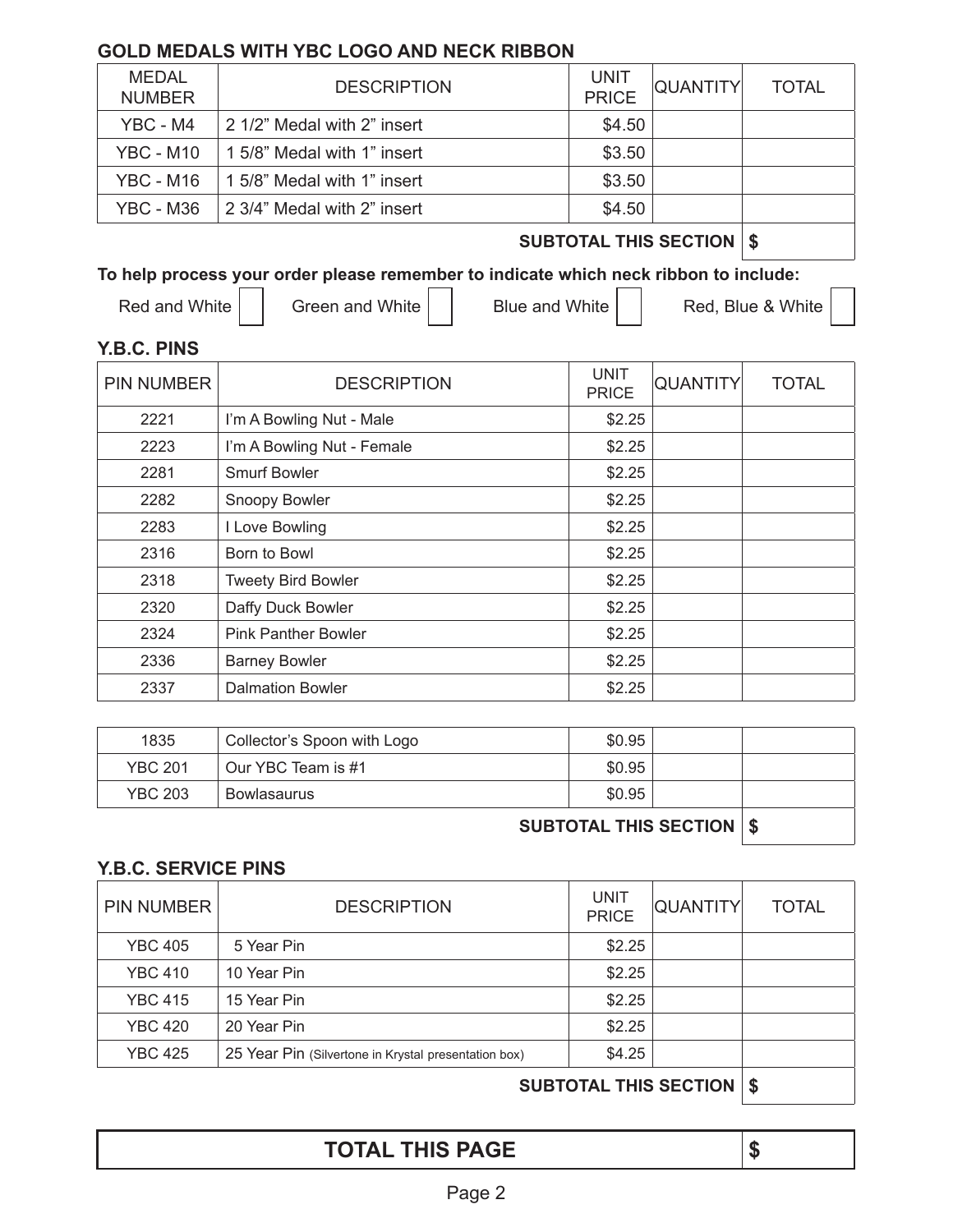To help process your order, please remember to indicate which colour red(R), green(G), or blue(B) (for models that apply) and figure male(M) or female(F) for your order.

### **TROPHIES & PLAQUES**

| MODEL NO.                       | <b>QUANTITY</b> | M | F | R | G | B | OTHER INFO. | <b>UNIT</b><br><b>PRICE</b> | <b>TOTAL</b> |
|---------------------------------|-----------------|---|---|---|---|---|-------------|-----------------------------|--------------|
| <b>YBC 76</b>                   |                 |   |   |   |   |   |             | \$7.75                      |              |
| <b>YBC 77</b>                   |                 |   |   |   |   |   |             | \$7.75                      |              |
| YBC 84A                         |                 |   |   |   |   |   |             | \$12.25                     |              |
| YBC 84B                         |                 |   |   |   |   |   |             | \$13.50                     |              |
| <b>YBC 86</b>                   |                 |   |   |   |   |   |             | \$15.25                     |              |
| <b>YBC 93</b>                   |                 |   |   |   |   |   |             | \$9.50                      |              |
| <b>YBC 94</b>                   |                 |   |   |   |   |   |             | \$11.75                     |              |
| <b>YBC 103</b>                  |                 |   |   |   |   |   |             | \$7.00                      |              |
| <b>YBC 104</b>                  |                 |   |   |   |   |   |             | \$10.50                     |              |
| <b>YBC 106</b>                  |                 |   |   |   |   |   |             | \$6.50                      |              |
| <b>YBC 107</b>                  |                 |   |   |   |   |   |             | \$9.75                      |              |
| <b>YBC 108</b>                  |                 |   |   |   |   |   |             | \$9.75                      |              |
| <b>YBC 110</b>                  |                 |   |   |   |   |   |             | \$9.25                      |              |
| <b>YBC 113</b>                  |                 |   |   |   |   |   |             | \$6.75                      |              |
| <b>YBC 117</b>                  |                 |   |   |   |   |   |             | \$11.50                     |              |
| <b>YBC 118</b>                  |                 |   |   |   |   |   |             | \$12.75                     |              |
| <b>YBC 119</b>                  |                 |   |   |   |   |   |             | \$14.50                     |              |
| <b>YBC 121</b>                  |                 |   |   |   |   |   |             | \$11.50                     |              |
| <b>YBC 122</b>                  |                 |   |   |   |   |   |             | \$13.00                     |              |
| <b>YBC 810A</b>                 |                 |   |   |   |   |   |             | \$12.25                     |              |
| <b>YBC 810B</b>                 |                 |   |   |   |   |   |             | \$12.75                     |              |
| <b>YBC 810C</b>                 |                 |   |   |   |   |   |             | \$13.25                     |              |
| <b>SUBTOTAL THIS SECTION \$</b> |                 |   |   |   |   |   |             |                             |              |

TROPHIES & PLAQUES CONTINUED ON NEXT PAGE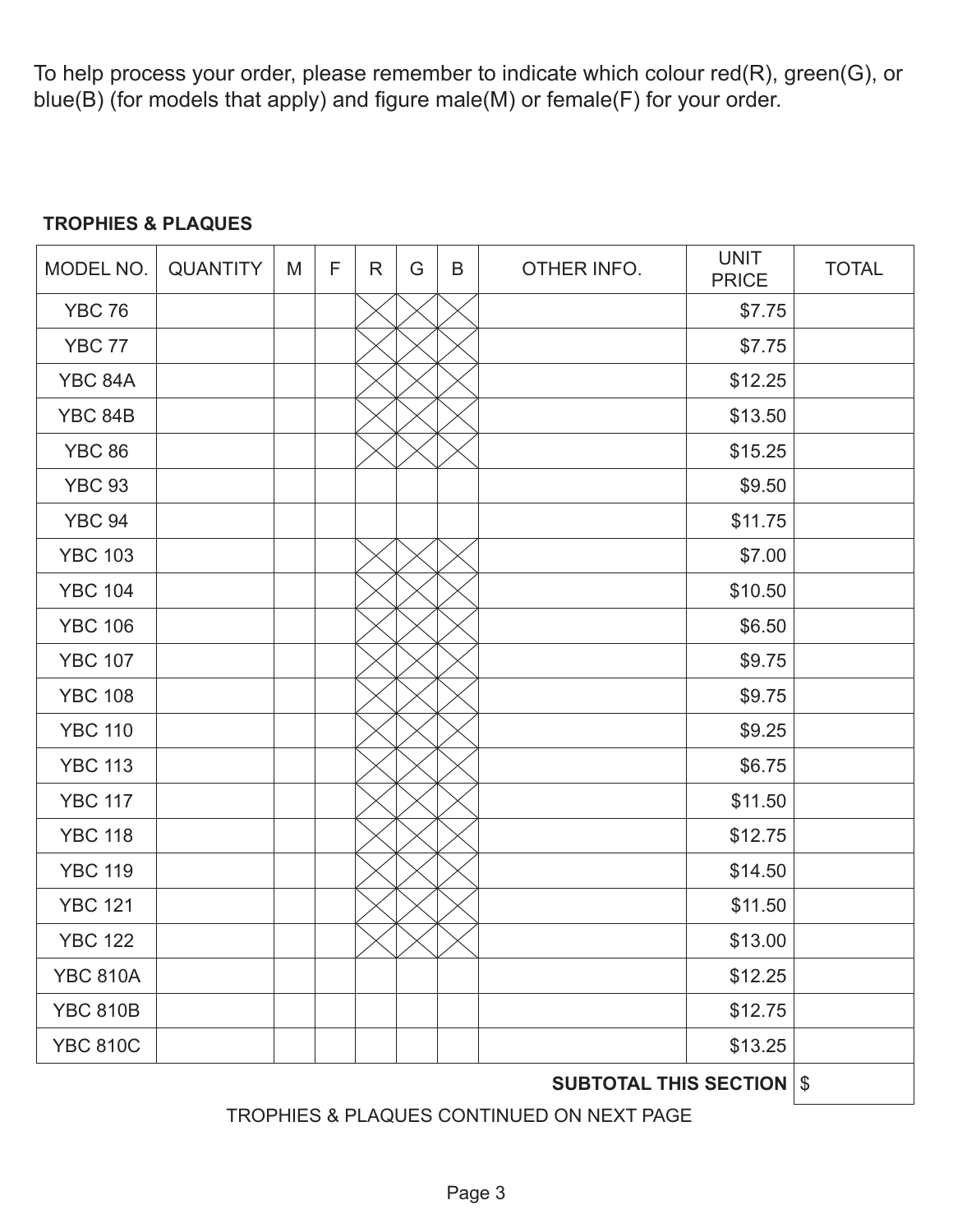To help process your order, please remember to indicate which colour red(R), green(G), or blue(B) (for models that apply) and figure male(M) or female(F) for your order.

### **TROPHIES & PLAQUES**

| MODEL NO.       | <b>QUANTITY</b> | M | F | R | G | B | OTHER INFO. | <b>UNIT</b><br><b>PRICE</b> | <b>TOTAL</b> |
|-----------------|-----------------|---|---|---|---|---|-------------|-----------------------------|--------------|
| <b>YBC 811A</b> |                 |   |   |   |   |   |             | \$15.00                     |              |
| <b>YBC 811B</b> |                 |   |   |   |   |   |             | \$15.50                     |              |
| <b>YBC 811C</b> |                 |   |   |   |   |   |             | \$16.00                     |              |
| <b>YBC 812A</b> |                 |   |   |   |   |   |             | \$15.50                     |              |
| <b>YBC 812B</b> |                 |   |   |   |   |   |             | \$18.50                     |              |
| <b>YBC 812C</b> |                 |   |   |   |   |   |             | \$19.00                     |              |
| <b>YBC 813A</b> |                 |   |   |   |   |   |             | \$18.00                     |              |
| <b>YBC 813B</b> |                 |   |   |   |   |   |             | \$18.50                     |              |
| <b>YBC 813C</b> |                 |   |   |   |   |   |             | \$19.00                     |              |
| <b>YBC 814A</b> |                 |   |   |   |   |   |             | \$19.00                     |              |
| <b>YBC 814B</b> |                 |   |   |   |   |   |             | \$19.50                     |              |
| <b>YBC 814C</b> |                 |   |   |   |   |   |             | \$20.00                     |              |
| <b>YBC 815A</b> |                 |   |   |   |   |   |             | \$18.00                     |              |
| <b>YBC 815B</b> |                 |   |   |   |   |   |             | \$18.50                     |              |
| <b>YBC 815C</b> |                 |   |   |   |   |   |             | \$19.00                     |              |
| <b>YBC 816A</b> |                 |   |   |   |   |   |             | \$22.50                     |              |
| <b>YBC 816B</b> |                 |   |   |   |   |   |             | \$23.00                     |              |
| <b>YBC 816C</b> |                 |   |   |   |   |   |             | \$23.50                     |              |
| <b>YBC 817A</b> |                 |   |   |   |   |   |             | \$13.50                     |              |
| <b>YBC 817B</b> |                 |   |   |   |   |   |             | \$14.00                     |              |
| <b>YBC 817C</b> |                 |   |   |   |   |   |             | \$14.50                     |              |
| <b>YBC 818A</b> |                 |   |   |   |   |   |             | \$24.00                     |              |
| <b>YBC 818B</b> |                 |   |   |   |   |   |             | \$24.50                     |              |
| <b>YBC 818C</b> |                 |   |   |   |   |   |             | \$25.00                     |              |

**SUBTOTAL THIS SECTION \$**